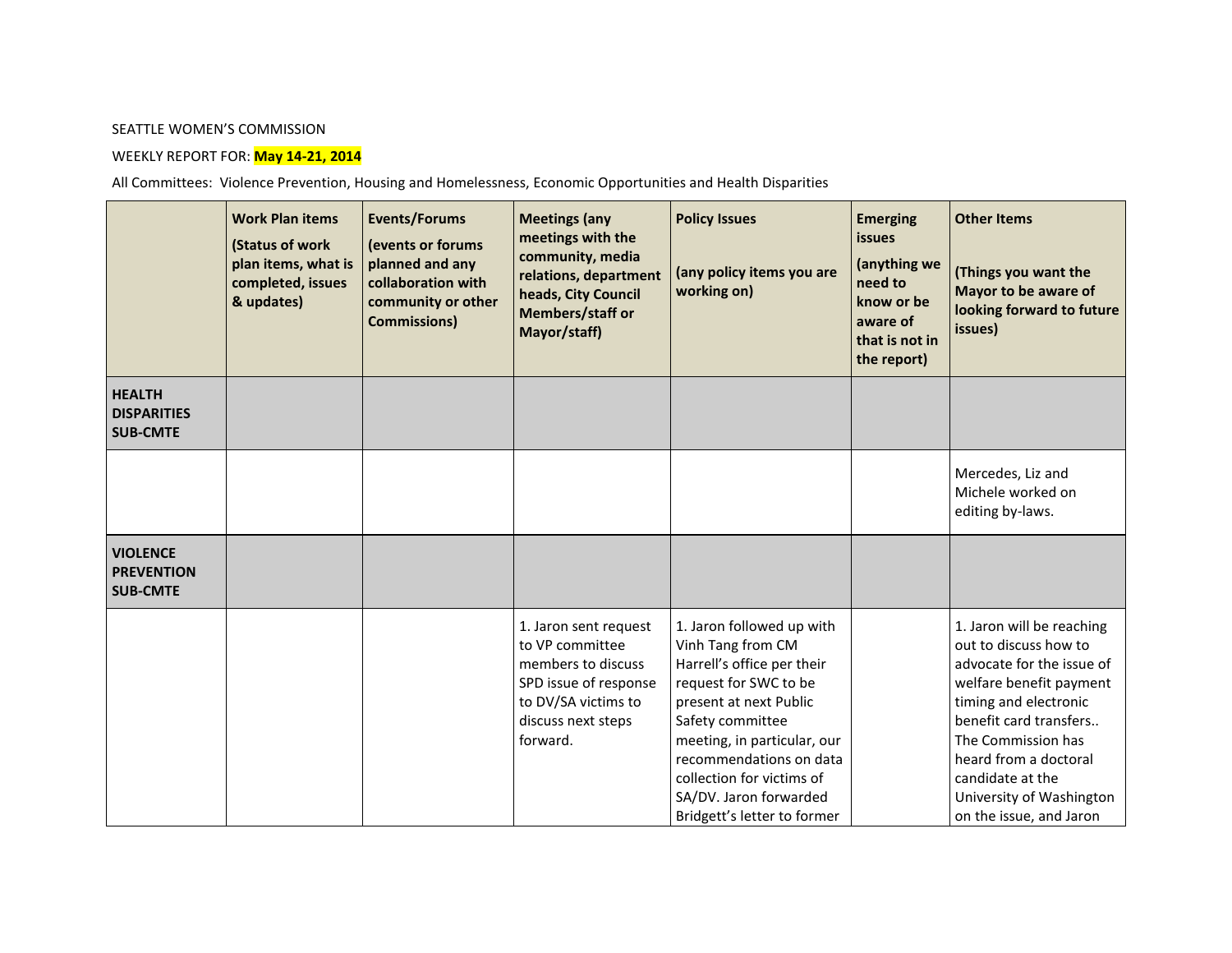|                                           |                                                                                                                  |                                                                                                                                                                                                                                                                                                                                                                                                                                                                                                                                                                                                                 | interim Chief Bailey on<br>issue for reference. | will be actively seeking<br>ways to advocate on<br>behalf of this issue and<br>with other interested<br>Commissioners. |
|-------------------------------------------|------------------------------------------------------------------------------------------------------------------|-----------------------------------------------------------------------------------------------------------------------------------------------------------------------------------------------------------------------------------------------------------------------------------------------------------------------------------------------------------------------------------------------------------------------------------------------------------------------------------------------------------------------------------------------------------------------------------------------------------------|-------------------------------------------------|------------------------------------------------------------------------------------------------------------------------|
| <b>HOUSING AND</b><br><b>HOMELESSNESS</b> |                                                                                                                  |                                                                                                                                                                                                                                                                                                                                                                                                                                                                                                                                                                                                                 |                                                 |                                                                                                                        |
|                                           | 1. Alison is working<br>with members of<br>other commissions<br>on joint housing<br>and homelessness<br>efforts. | 1. Jaron briefed<br>Commission on CM<br>Harrell meeting<br>2. Morgan attended<br>the United Way of<br>King County breakfast<br>where focus on<br>homelessness and<br>early childhood<br>education was<br>presented. Connected<br>with a few United Way<br>staffers, and wrote<br>down some resources<br>for families and ideas<br>regarding the<br>opportunity gap.<br>3. Nicki met with<br>WHEEL (Women's<br>Housing, Equality and<br><b>Enhancement League)</b><br>on 5/19 to discuss<br>their advocacy and<br>empowerment work<br>and how the H&H<br>Subcommittee can<br>partner with them<br>going forward. |                                                 |                                                                                                                        |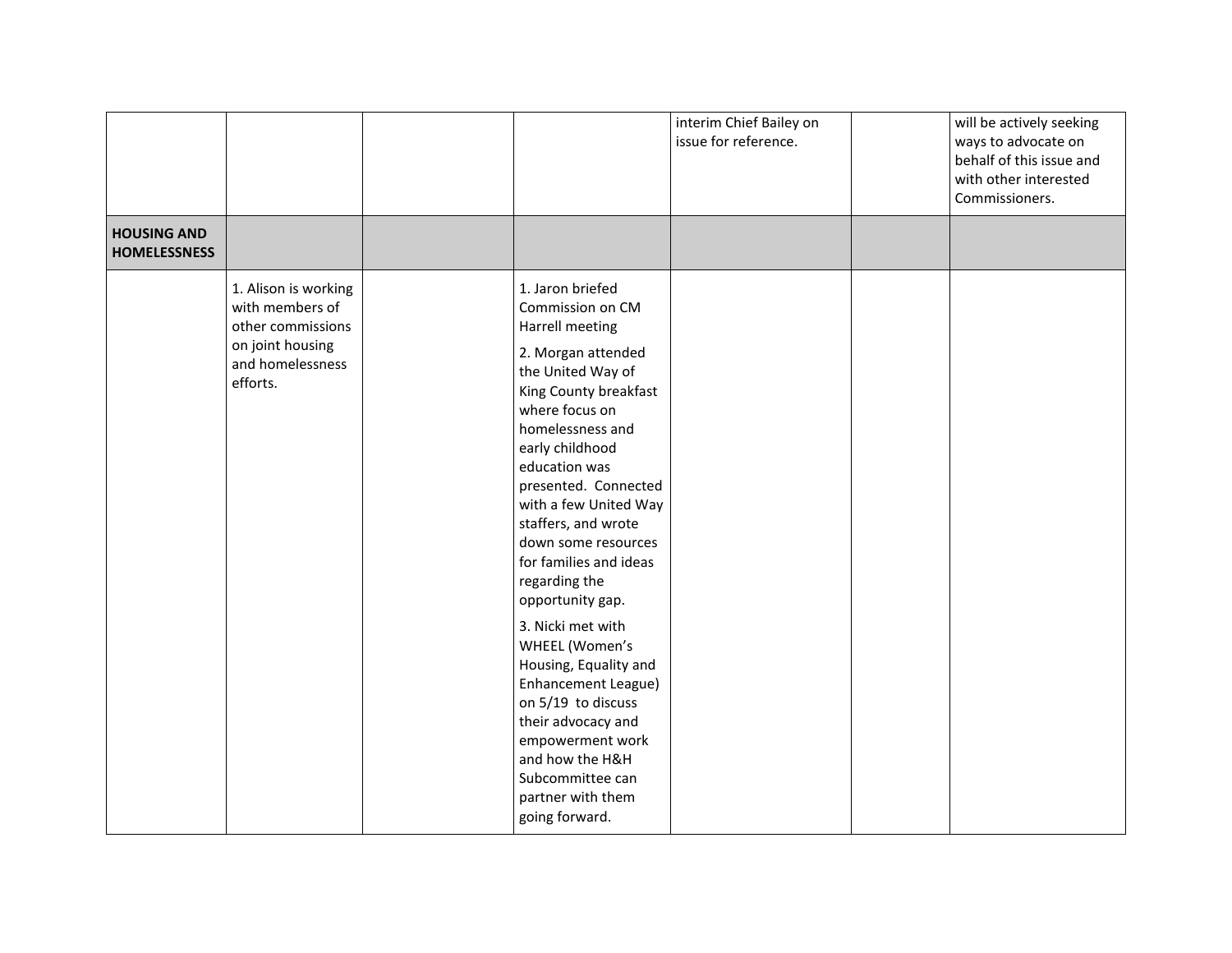| <b>ECONOMIC</b><br><b>OPPORTUNITIES</b> |                                                                                                                                                                                                                                                                                                                                                                                                                                                                                                                                                                                                                                                                                                                                                                         |                                                                                                                                                                                                                                                                                                                                                                                                                                               |                                                                                                                                                          |  |
|-----------------------------------------|-------------------------------------------------------------------------------------------------------------------------------------------------------------------------------------------------------------------------------------------------------------------------------------------------------------------------------------------------------------------------------------------------------------------------------------------------------------------------------------------------------------------------------------------------------------------------------------------------------------------------------------------------------------------------------------------------------------------------------------------------------------------------|-----------------------------------------------------------------------------------------------------------------------------------------------------------------------------------------------------------------------------------------------------------------------------------------------------------------------------------------------------------------------------------------------------------------------------------------------|----------------------------------------------------------------------------------------------------------------------------------------------------------|--|
|                                         | 1. Betsy will be<br>chairing the Martin<br>Luther King County<br>Labor Council<br><b>Education Committee</b><br>meeting for<br>discussion of:<br>a mural workshop<br>May 31 <sup>st</sup> that will<br>contribute to the<br>creation of the<br>building mural for the $\vert$ 2. Jaron sent out e-<br>soon to be new home<br>of the Washington<br>State Labor Council,<br>AFL-CIO at 16 <sup>th</sup> and<br>Jackson where the<br><b>International District</b><br>and Central District<br>meet.<br>Betsy is helping<br>facilitate the MLKCLC<br>and the Education<br>Committee<br>sponsoring the<br>showing of last year's<br>MayWorks video<br>contest winners and<br>artwork by University<br>of Washington<br>students prior to the<br>MLKCLC delegates<br>meeting. | 1. Wendy coordinated<br>efforts with SOCR and<br>the I&R and LGBT<br>Commissions to<br>finalize a letter to<br>council and the<br>mayor's office<br>regarding gender<br>equity and the Race<br>and Social Justice<br>Initiative.<br>mail to interested<br>Commissioners on<br>moving forward the<br>adult focus groups for<br>the Girl Scouts, and<br>Wendy followed up<br>with Harrell, Godden,<br>and Clark offices in<br>regards to event. | 1. Liz,<br>Michele, and<br>Mercedes<br>edited the<br>bylaws.<br>2. The entire<br>commission<br>was briefed<br>on the 2035<br>plan at the<br>May meeting. |  |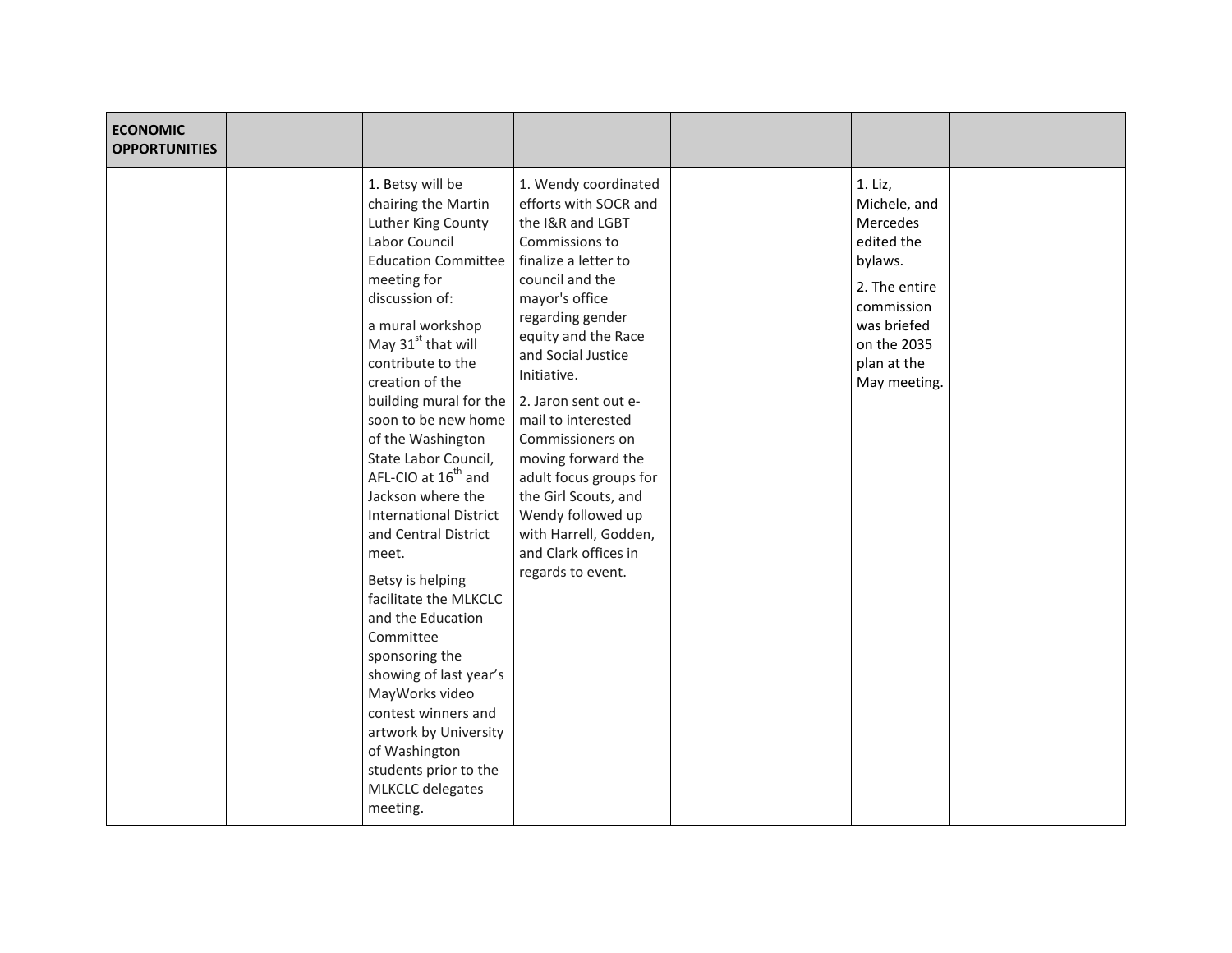|                      | 2. Lili Participated in a<br>retreat in Glenwood, |  |  |
|----------------------|---------------------------------------------------|--|--|
|                      | WA through the                                    |  |  |
|                      | Environmental                                     |  |  |
|                      | Leadership Program                                |  |  |
|                      | that focused on                                   |  |  |
|                      | building tools and                                |  |  |
|                      | skills around:                                    |  |  |
|                      | Learning                                          |  |  |
|                      | Organizations,                                    |  |  |
|                      | Systems Thinking &                                |  |  |
|                      | Integral Framework.                               |  |  |
|                      |                                                   |  |  |
|                      | 3. Wendy partnered                                |  |  |
|                      | with the National                                 |  |  |
|                      | Association of                                    |  |  |
|                      | Women MBAs to lead                                |  |  |
|                      | a focus group                                     |  |  |
|                      | investigating gender                              |  |  |
|                      | disparity in business                             |  |  |
|                      | school applicants.                                |  |  |
|                      | Wendy and Nicki                                   |  |  |
|                      | attended a town hall                              |  |  |
|                      | meeting addressing                                |  |  |
|                      | Reclaiming                                        |  |  |
|                      | Prosperity: Gender                                |  |  |
|                      | and Work on 5/19                                  |  |  |
| 1. Jaron sent out e- |                                                   |  |  |
| mail to sub-         |                                                   |  |  |
| committee chairs     |                                                   |  |  |
| to send in their     |                                                   |  |  |
| committee            |                                                   |  |  |
| description          |                                                   |  |  |
| (mission             |                                                   |  |  |
| statement, goals,    |                                                   |  |  |
| areas of focus,      |                                                   |  |  |
| target populations,  |                                                   |  |  |